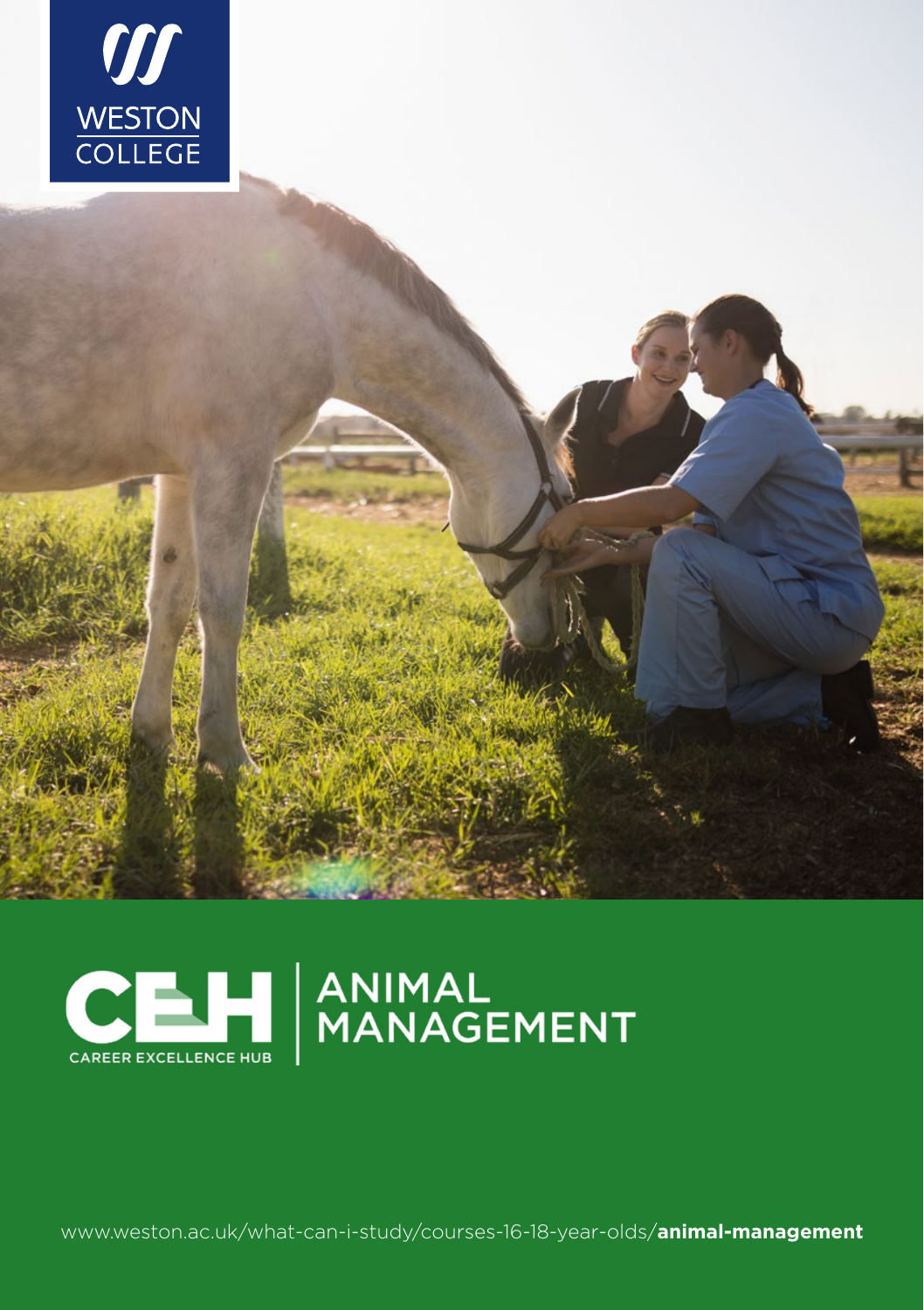# WELCOME

#### **Animal Management is an exciting industry, worth over £2 billion to the UK economy.**

We have decided to launch brand new Career Excellence Hubs, which gives a greater focus on preparing our learners for industry and we would be delighted to welcome you along to our new Animal Management Career Excellence Hub.

Whether it's liaising with employers in the industry to make sure we're teaching you relevant and up-to-date skills, creating the best facilities and digital platforms in the region for you to study in, or selecting the top teachers with current industry experience – our Animal Management Career Excellence Hub is focused on providing you with the right learning environment to help you reach your potential.

We are about preparing you for a career what we offer is far more than just a course. Weston College is a diverse and inclusive learning environment, and we reward our students when they go above and beyond their abilities and expectations.

This guide will introduce you to our Animal Management Career Excellence Hub.

I look forward to welcoming you soon.

Dr Paul Phillips CBE, PhD, DLit, EdD Principal and Chief Executive

### WHAT IS THE CAREER EXCELLENCE HUB?

**As a Weston College student you will become part of our exciting new Career Excellence Hub in Animal Management.** 

This means you will take part in a study programme with lots of career boosting benefits, all with the aim of giving you the opportunity to become career ready!

Our mission statement is 'creating brighter futures' and we passionately believe in helping you reach your

ultimate goal, focussing on your future employability and developing the skills you need to have a successful career.

So, whether you're a school leaver or looking to study a full-time programme, our Career Excellence Hubs will help you stand out from the crowd and get ahead!



### **Starting salary** of newly-qualified vets is approximately £30,500

**Zoologist**  can **earn** up to £48,000<br><sub>a year</sub>

### Over 59% of UK households have **pets**

Over 20,000 members of the Royal College of Veterinary Surgeons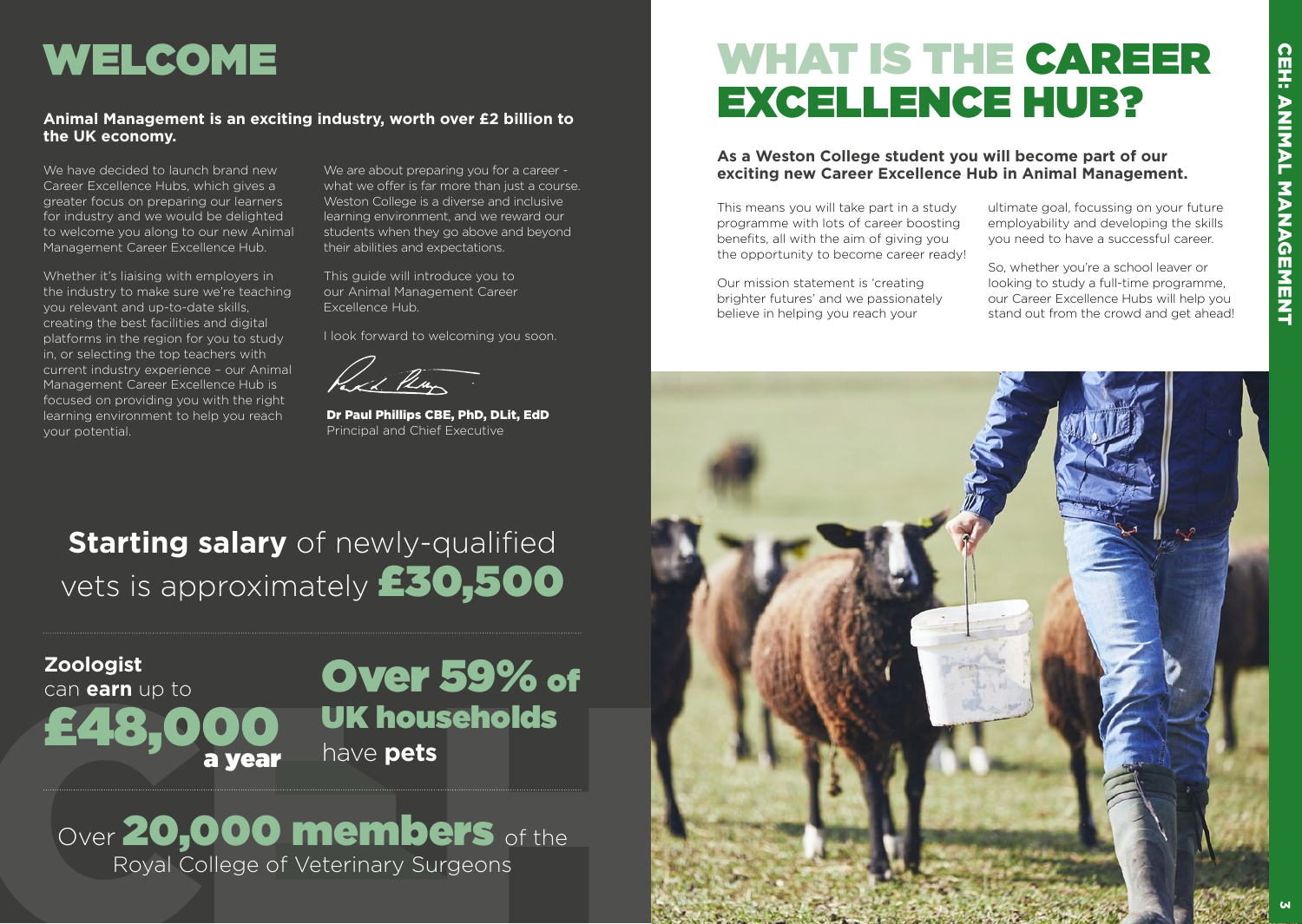## WHAT'S IN IT FOR ME?

**You'll get to study in** state-of-the-art **learning spaces at Puxton Park, using the latest** industry standard **equipment, with concepts and ideas delivered by lecturers who have a wealth of industry experience.** 

We will equip you with 21st Century **employability skills** to progress you onto your next career destination. This will include, working on **'real world learning'** using employer briefs and real-life case studies and scenarios to encourage up to the minute workplace problem solving.

Upskilled with the latest digital tools and technologies as a **Microsoft Showcase College**.

In a rapidly changing world of work, your identity, professional networks, and digital capability will increasingly influence your **future career opportunities**. We'll prepare you to stand out by showcasing your work and achievements.

If competitions are in your sights, you will also have the option to compete against the best in the UK through our links with **WorldSkills UK**.

You will be supported with outstanding wrap-around pastoral support via our **Wellbeing@Weston** model which provides all learners with access to highly qualified teams of welfare and mental health practitioners and resources all designed to support you **achieve** your **career** goals.



Inspired with personalised **1:1 Careers** Education Information Advice and Guidance, helping you look at all the options available to you for progression to the next step on your career journey.

Regardless of what your **career goal** is or whether you simply need to know what your options are - our team of highly trained careers advisors (Level 6 and above) offer relaxed, impartial advice to get you where you want to be helping you figure out the **best route to achieve your dream career**.

Empowered to learn more about your own **mental health and wellbeing** as part of your journey with us. Our ethos of **Body and Mind** will help you learn to develop coping strategies, build resilience, and access the proven benefits of exercise for wellness.

As well as all of the above benefits of being part of one of our Career Excellence Hubs, Weston College also offers you a fun, social experience designed for you to meet likeminded people, as well as being the only **OUTSTANDING COLLEGE IN THE REGION!**

#### OUR ANIMAL MANAGEMENT CAREER EXCELLENCE HUB IS ENDORSED BY:



#### **NORTH SOMERSET AGRICULTURAL SOCIETY**

We will provide you with **unrivalled exposure** to these employers with enhanced work experience. employer visits, simulation, as well as understanding what it means to be truly inclusive in a **modern** workplace, through valuing other people's diversity and ideas based on the principles of Fairness Respect Equality Diversity Inclusion and Engagement.



*Proud to be part of the WorldSkills UK Innovation Network*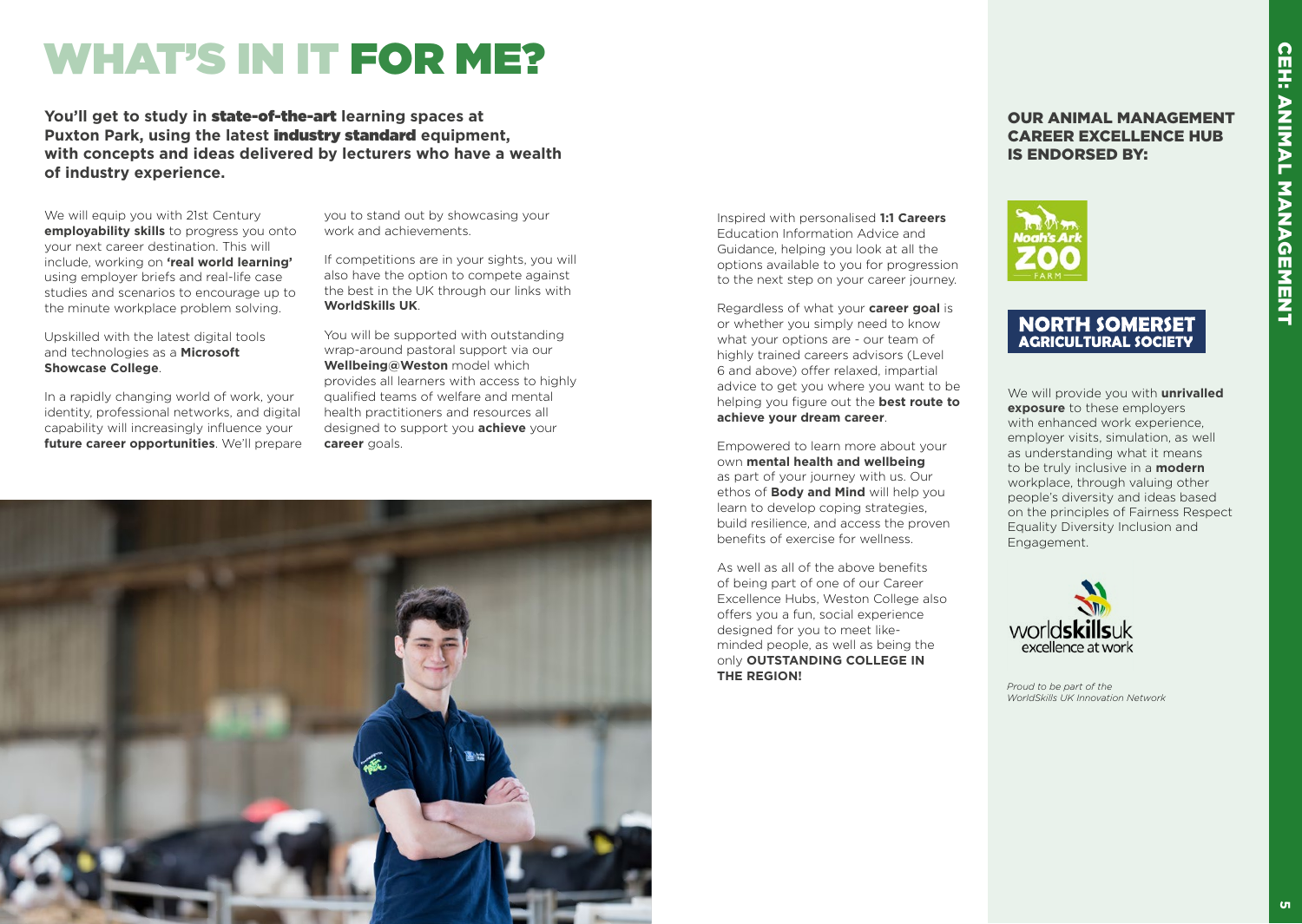# <span id="page-3-0"></span>STUDY PROGRAMMES

**We have a range of programmes available in our Animal Management Career Excellence Hub, which will prepare you for a life in the industry.**

Whether you want to become a conservationist or a vet, we have a course for you – just **click on the course**, and it will take you to the course page on our website:



#### **Animal Management**

**Animal Care, Award/Certificate**   $-$  Level 1

**Animal Care, BTEC Technical Diploma**  – Level 2

**Animal Care and Welfare Assistant, Apprenticeship**  – Level 2

**Animal Management, BTEC Extended Diploma**  – Level 3



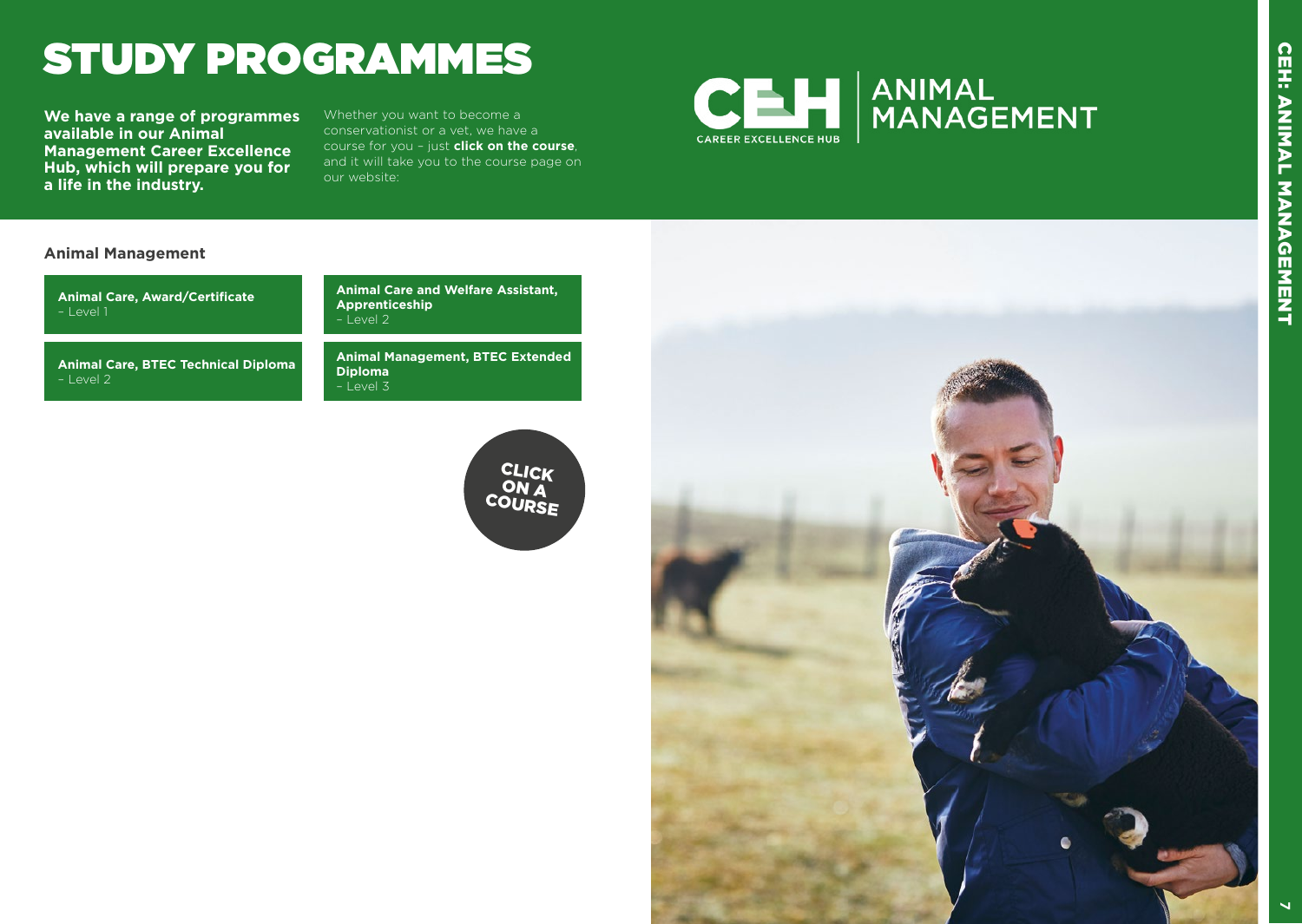### INDUSTRY SKILLS

**Through our Career Excellence Hubs you will develop skills for life, which will help you gain employment once you have completed your study programme. We will help you to gain both hard skills, and soft skills, which employers have highlighted as keys skills in this sector, but what exactly are they?**

Hard skills are the measurable ones that you list on your CV, and that you may hold certification in. Whereas soft skills are interpersonal, and help you to develop your character, which will benefit you in building relationships with co-workers and customers.

Alongside input from our Career Excellence Hub employer partners and advisory boards, we as a college have invested in powerful Labour Market Intelligence tools

to further guarantee that our curriculum meets employer need. Not only do we use all this information to inform our curriculum design, but it is also used to inform our skills and individual development programme called ID that's purpose is to accelerate your progress towards your career goal and next steps by equipping you with the complete package of knowledge, experiences and skills.

**We have built them into your study programme, meaning you will learn and develop these skills with us:**

#### **Hard Skills**

- Nursing
- Husbandry
- Leadership
- Customer Service
- Sales

#### **Soft Skills**

- Communication
- Customer Service
- Compassion
- Teamwork
- Problem Solving

English and maths are also a very important part of Animal Management, here are some of the key skills they provide:

#### **English**

- Reading and writing feeding/healthcare/medication plans
- Reading/identifying key points/comprehending/summarising legislation, licensing authority and welfare reports, zoo inspections etc.
- Respond to customer enquiries, complaints or requests for information
- Produce marketing material and signage
- Write risk assessments and health and safety reports
- Complete medication and healthcare reports and records
- Write customer invoices/receipts

#### **Maths**

- Rounding when dealing with weights and measures including to numbers of decimal places
- Money calculating entry costs for families, discounts etc. for zoos. Customer bills for vets/dog groomers/dog walkers/animal retail
- Time (students have set times allocated for duties, but also managing appointments in vets/dog groomers etc.)
- Temperature and humidity
- Profit and loss
- Fractions/decimals/percentages/ratios for animal feeds (real example 8 meerkats have 100g of live food three times each day. Live food should make up 78% of their diet, so calculate how much fruit and veg they should have. - Another real example – rabbits have 60g of hard feed a day each. There are three rabbits in one enclosure, but only two bowls, so our learners have to calculate how much per bowl)
- Weight, including conversions for monitoring health and providing correct food
- Measuring dimensions for example planning accommodation to welfare regulations based on the size of the animal, monitoring growth
- Size conversions cm to inches to hands for equines
- Drip infusion rates (vet nursing)
- Area and volume calculating appropriate enclosures/accommodation based on size of animal
- Calculating capacity, for example the water required to fill a fish tank
- Calculating quantities of food/supplements/medicines based on weight and water treatments based on volume or capacity
- Charts and graphs to measure weight, growth, visitor numbers, expenditure, income
- Tables for feeding plans and recording medications used
- Scale feed quantities for different sized or different number of animals
- Rearranging formulae medication calculations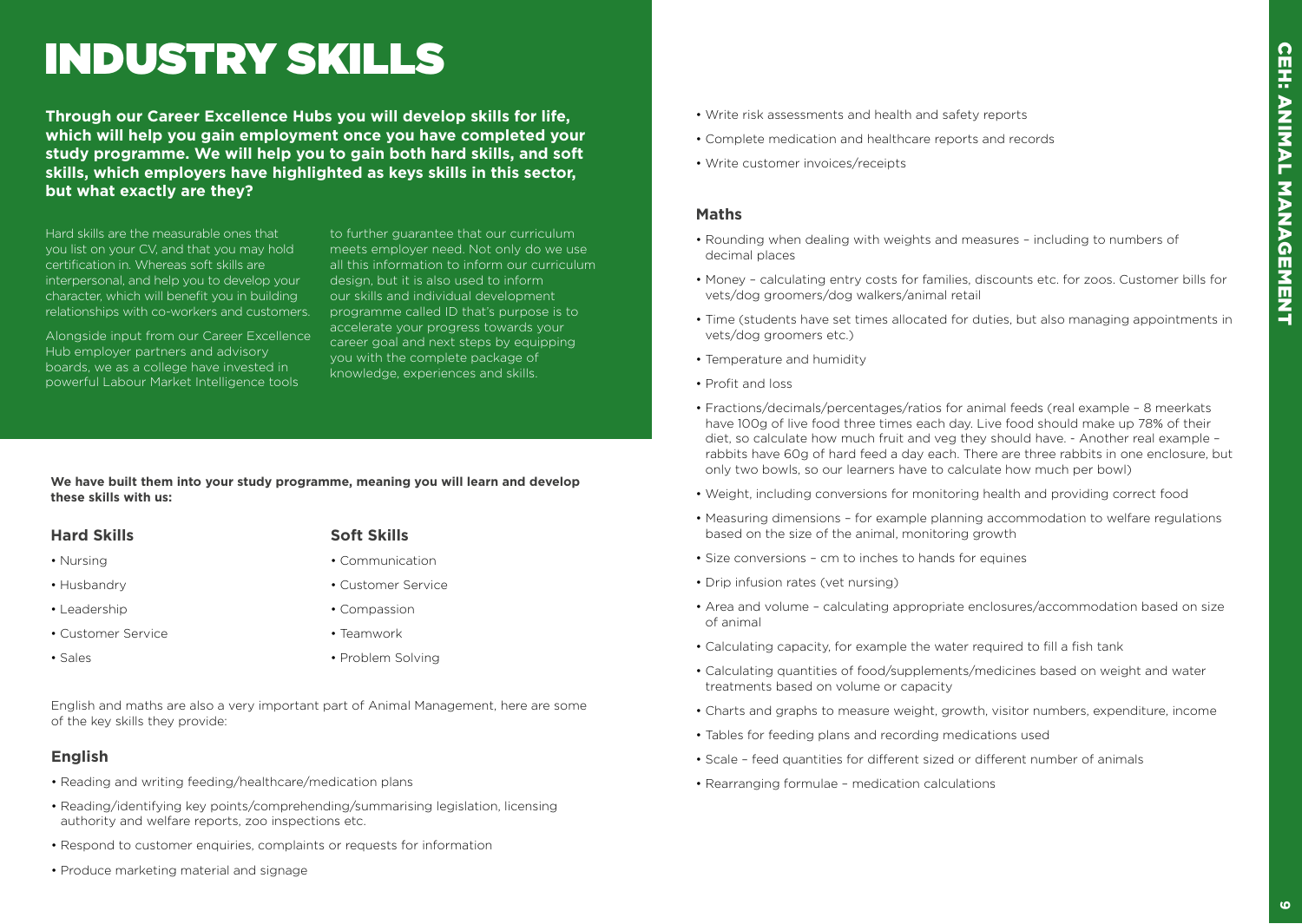# PROGRESSION ROUTES CAREER IDEAS

**Once you've completed your course, there are several options for you to further develop your skills and knowledge...**





If you completed a Level 1, or Level 2 course, you can continue to progress to the next level course. Click [here](#page-3-0) to go back to our course page, and discover the relevant course route, for you.



An apprenticeship is a fantastic way of entering the animal industry. Not only will you get the opportunity to get your foot in the door with a local or national company, you will also be able to earn while you learn.

Through apprenticeships you will work closely with an experienced professional to develop and practice your skills, all whist receiving the benefits that being a student brings.

Student Outcomes Framework, meaning the teaching, learning and opportunities we provide are of the highest quality in Britain. There are several degree options

We have several degree options on offer at UCW, which will allow you to further develop your knowledge. UCW is rated as Gold in the Teaching Excellence and

available in animal related courses, which could lead you on to your dream career of working with animals. You can find the full UCW course list, [here](https://www.ucw.ac.uk/courses/).

**Animal Management is an exciting and varied industry, so you might not know exactly which route you'd like to take yet. Here are a few different career options for you, with one of them potentially becoming your future career…**

#### **VETERINARY NURSE**

Veterinary nurses work in a supportive role carrying out a range of tasks aimed at improving animal health and welfare.

**Average salary:** £20,000

#### **VETERINARY SURGEON**

Veterinary surgeons provide medical care to a range of animals, from domestic pets to those in farm and zoo settings and wild animals with injuries.

**Average salary:** £52,000

#### **ZOOLOGIST**

Zoologists study animals and their behaviour, including their evolution, anatomy, physiology, behaviour, distribution and classification.

**Average salary:** £30,000

#### **ANIMAL NUTRITIONIST**

Animal nutritionists use their scientific knowledge to advise on the effect of diet on animal health and wellbeing.

**Average salary:** £27,000

#### **ANIMAL PHYSIOTHERAPIST**

Animal physiotherapy is considered an essential addition to the medical and surgical treatment of animals.

**Average salary:** £24,000

#### **FARM MANAGER**

Farm managers ensure the smooth running of a farm or estate by overseeing operations and making sound business decisions.

**Average salary:** £30,000

#### **FISH FARM MANAGER**

Fish farm managers are responsible for the breeding and rearing of fish for the wholesale or retail trade.

**Average salary:** £27,000